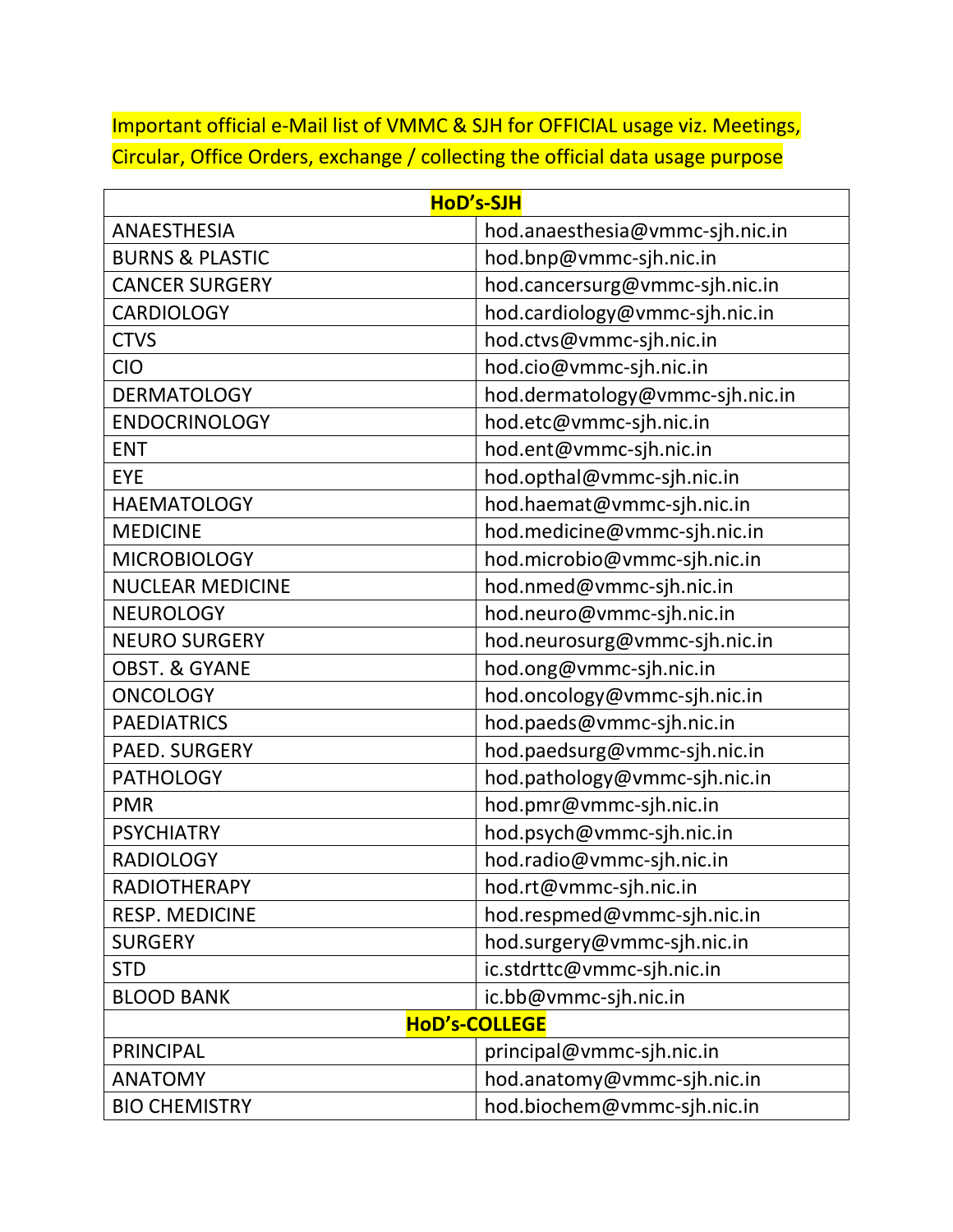| <b>COMMUNITY MEDICINE</b> | hod.commed@vmmc-sjh.nic.in      |  |
|---------------------------|---------------------------------|--|
| <b>FORENSIC MEDICINE</b>  | hod.forensic@vmmc-sjh.nic.in    |  |
| <b>PHYSIOLOGY</b>         | hod.physiology@vmmc-sjh.nic.in  |  |
| <b>PHARMACOLOGY</b>       | hod.pharma@vmmc-sjh.nic.in      |  |
| <b>COMMITTEES</b>         |                                 |  |
| <b>ETHICS COMMITTEE</b>   | ethicscommittee@vmmc-sjh.nic.in |  |
| <b>ACADEMICS</b>          |                                 |  |
| <b>REGISTRAR</b>          | registrar@vmmc-sjh.nic.in       |  |
| <b>ACADEMIC</b>           | ao.academic@vmmc-sjh.nic.in     |  |
| <b>LIBRARY</b>            | library@vmmc-sjh.nic.in         |  |

| <b>ADMINISTRATION</b>      |                                |
|----------------------------|--------------------------------|
| <b>MSOFFICE</b>            | msoffice@vmmc-sjh.nic.in,      |
|                            | mssjh@vmmc-sjh.nic.in          |
| AMS(DR.PREM KUMAR)         | drpremkumar@vmmc-sjh.nic.in    |
| AMS(DR. R. SAHAI)          | ams.rsahai@vmmc-sjh.nic.in     |
| AMS(DR. R.K.SRIVASTAVA)    | ams.rks@vmmc-sjh.nic.in        |
| AMS(DR. RKWADHWA)          | ams.rkw@vmmc-sjh.nic.in        |
| AMS(DR.N.CHANDRA)          | ams.nc@vmmc-sjh.nic.in         |
|                            |                                |
| <b>DDA</b>                 | ddasjh@vmmc-sjh.nic.in         |
| <b>PRO</b>                 | pro@vmmc-sjh.nic.in            |
| <b>RTI</b>                 | cpio.rti@vmmc-sjh.nic.in       |
| <b>ACCOUNTS OFFICER</b>    | acco@vmmc-sjh.nic.in           |
| <b>ACADEMIC SECTION</b>    | ao.academic@vmmc-sjh.nic.in    |
| <b>HINDI SECTION</b>       | hindisection@vmmc-sjh.nic.in   |
| ADMN.-1                    | admn1@vmmc-sjh.nic.in          |
| ADMN <sub>.</sub> -2       | admn2@vmmc-sjh.nic.in          |
| ADMN.-3                    | admn3@vmmc-sjh.nic.in          |
| ADMN.-4                    | admn4@vmmc-sjh.nic.in          |
| AYUSHMAN BHARAT-PMJAY      | noabharatpmjay@vmmc-sjh.nic.in |
| <b>CASUALTY</b>            | ic.casualty@vmmc-sjh.nic.in    |
| <b>CO-ORDINATION</b>       | coordination@vmmc-sjh.nic.in   |
| <b>DIETITICS / KITCHEN</b> | dietitics@vmmc-sjh.nic.in      |
| <b>IT-SERVER ROOM</b>      | ic.it@vmmc-sjh.nic.in          |
| e-PROCUREMENT              | eprocurement@vmmc-sjh.nic.in   |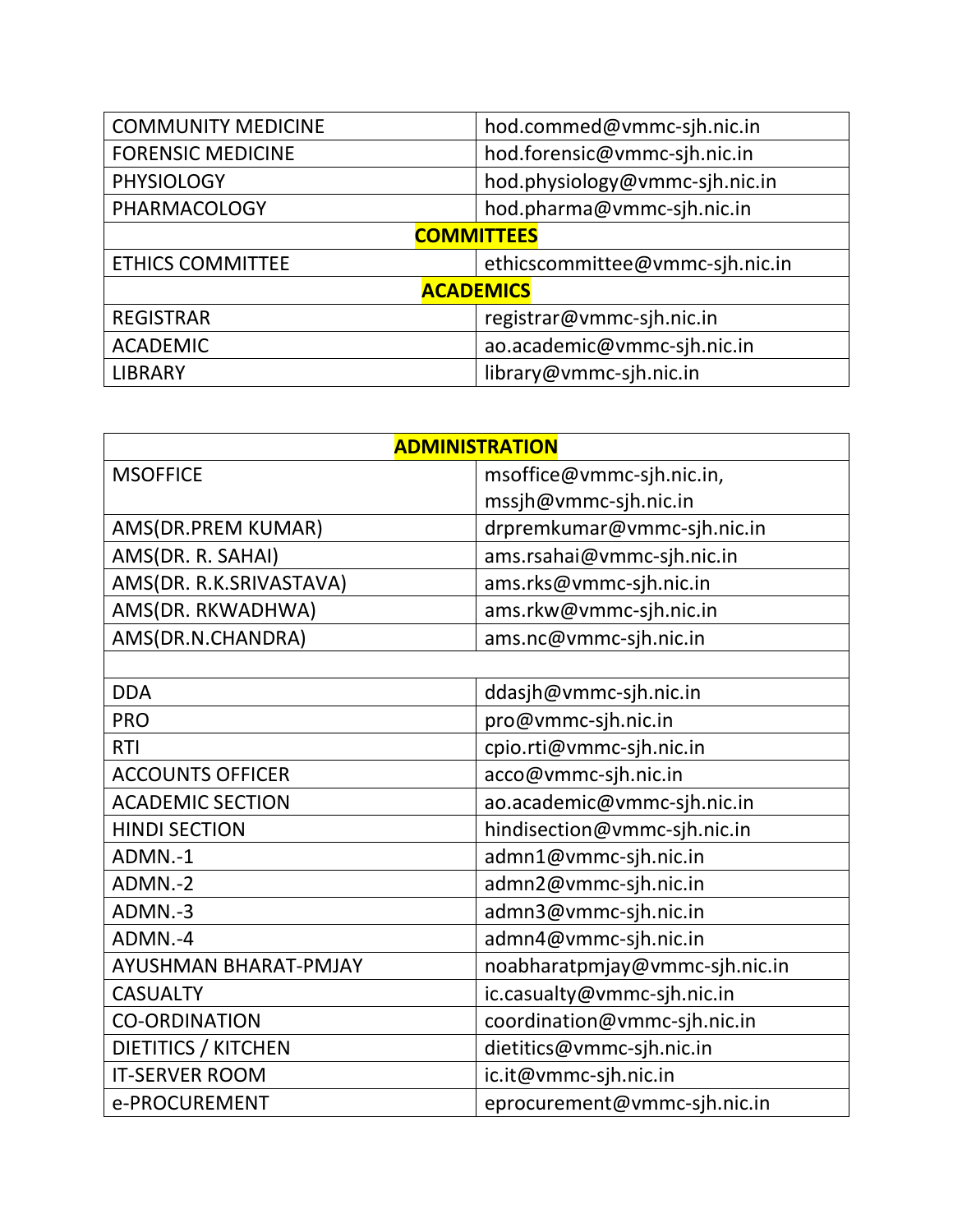| e-OFFICE                                | eoffice@vmmc-sjh.nic.in                 |  |
|-----------------------------------------|-----------------------------------------|--|
| <b>ESTATES</b>                          | estatesection@vmmc-sjh.nic.in           |  |
|                                         | eo.nkg@vmmc-sjh.nic.in                  |  |
| <b>EXAMINATION CELL</b>                 | examcell@vmmc-sjh.nic.in                |  |
| <b>GR-CELL</b>                          | grcell@vmmc-sjh.nic.in                  |  |
| <b>MEDIA CELL</b>                       | pdhandamswo@vmmc-sjh.nic.in             |  |
| <b>MEDICAL BOARD</b>                    | csmb@vmmc-sjh.nic.in                    |  |
| MEDICAL BOARD(GR. C & D)                | csmeb@vmmc-sjh.nic.in                   |  |
| <b>MRD</b>                              | ic.mrd@vmmc-sjh.nic.in,                 |  |
|                                         | mro.mrd@vmmc-sjh.nic.in,                |  |
|                                         | mrtc@vmmc-sjh.nic.in                    |  |
| <b>NEB / CASUALTY</b>                   | oicneb@vmmc-sjh.nic.in,                 |  |
|                                         | noneb@vmmc-sjh.nic.in, icae@vmmc-       |  |
|                                         | sjh.nic.in, ic.casualty@vmmc-sjh.nic.in |  |
| OPD(NEW OPD BUILDING)                   | ic.opd@vmmc-sjh.nic.in                  |  |
| <b>NABH QUALITY CELL</b>                | qualitycell@vmmc-sjh.nic.in             |  |
| <b>RR CELL</b>                          | rrcell@vmmc-sjh.nic.in                  |  |
| <b>SANITATION</b>                       | ic.sanitation@vmmc-sjh.nic.in           |  |
| <b>SECURITY</b>                         | security@vmmc-sjh.nic                   |  |
| <b>SOCIAL WELFARE</b>                   | socialwelfare@vmmc-sjh.nic.in           |  |
| <b>SSB-OPD</b>                          | cmossb@vmmc-sjh.nic.in,                 |  |
| SSB-ADMN.                               | aaossb@vmmc-sjh.nic.in                  |  |
| <b>TELEPHONES</b>                       | ic.telephones@vmmc-sjh.nic.in           |  |
| <b>TRANSPORT</b>                        | transportdept@vmmc-sjh.nic.in           |  |
| <b>VIGILANCE</b>                        | vigilance@vmmc-sjh.nic.in               |  |
| <b>GENERAL STORES</b>                   |                                         |  |
| <b>GENERAL STORES</b>                   | procuregstore@vmmc-sjh.nic.in           |  |
| <b>MEDICAL STORES</b>                   |                                         |  |
| <b>INCHARGE-MEDICAL STORES</b>          | procurems@vmmc-sjh.nic.in               |  |
| <b>CMO-DRUGS</b>                        | cmoprocdrugs@vmmc-sjh.nic.in            |  |
| <b>CMO-SURGICAL</b>                     | cmoprocsurgical@vmmc-sjh.nic.in         |  |
| <b>CMO-LAB CHEMICALS</b>                | cmoproclabchem@vmmc-sjh.nic.in          |  |
| <b>DEALING-SURGICAL</b>                 | procuresurgical@vmmc-sjh.nic.in         |  |
| <b>DEALING-LAB CHEMICALS</b>            | procurelabchem@vmmc-sjh.nic.in          |  |
| <b>DEALING-TABLETS &amp; INJECTIONS</b> | storestabinj@vmmc-sjh.nic.in            |  |
| <b>DEALING-ANTIBIOTICS</b>              | storesantibio@vmmc-sjh.nic.in           |  |